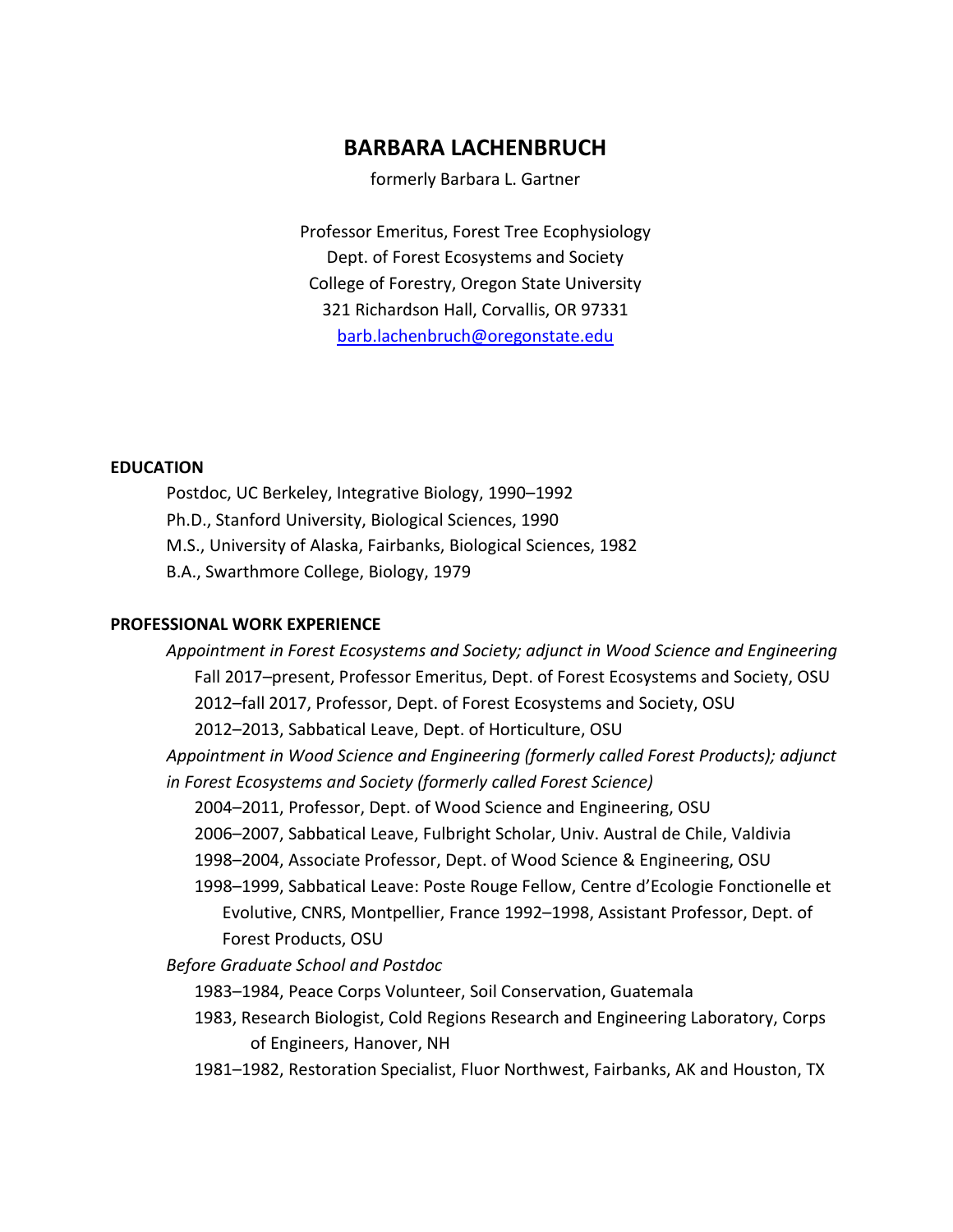# **AREAS OF SPECIALIZATION**

Tree ecophysiology, especially biomechanics and drought effects on trees Wood anatomy and wood quality Eco-morphology at micro- and macroscopic levels, seedlings through mature trees Curriculum development Diversity, Equity, and Inclusion

# **FORMER PROFESSIONAL AFFILIATIONS**

American Association for the Advancement of Science (1979–2016) Association of Women in Science (1992–1997) Association for Tropical Biology (1988–2004) Botanical Society of America (1989–2017) California Botanical Society (1993–1998) Ecological Society of America (1979–2017) Forest Products Society (1992–2011) International Academy of Wood Science (2000–present) International Association of Wood Anatomists (1988–2016) International Union of Forest Research Organizations (2003–2010) Society of Wood Science and Technology (1992–2014)

# **HONORS AND AWARDS**

Oregon State University Libraries Open Access Hall of Fame, 2011 Woman of Achievement Award, OSU Women's Center, 2006 Fulbright Scholar, 2005 Fellow, International Academy of Wood Science, 2001 Aufderheide Award for Excellence in Teaching, College of Forestry, 1998 Emerging Scholar Award, OSU Chapter of Phi Kappa Phi, 1996 Presidential Early Career Award for Scientists and Engineers (PECASE), Office of Science and Technology Policy, Executive Office of the President, Washington, DC, 1996 Sigma Xi, elected to membership, 1979

#### **CLASSES TAUGHT**

#### *Graduate*

Sustainable Forest Management (FOR 550, 3 credits) 2014 Curriculum Planning in Plant Physiology (FES 599, 1 credit) 2014 Ecology and Evolution Seminar (FS 599, 1 credit, team-taught) 2011–2012 Wood Quality (WSE 599, 1 credit) 2010 Teaching Practicum (WSE 599, 2 credits), 2009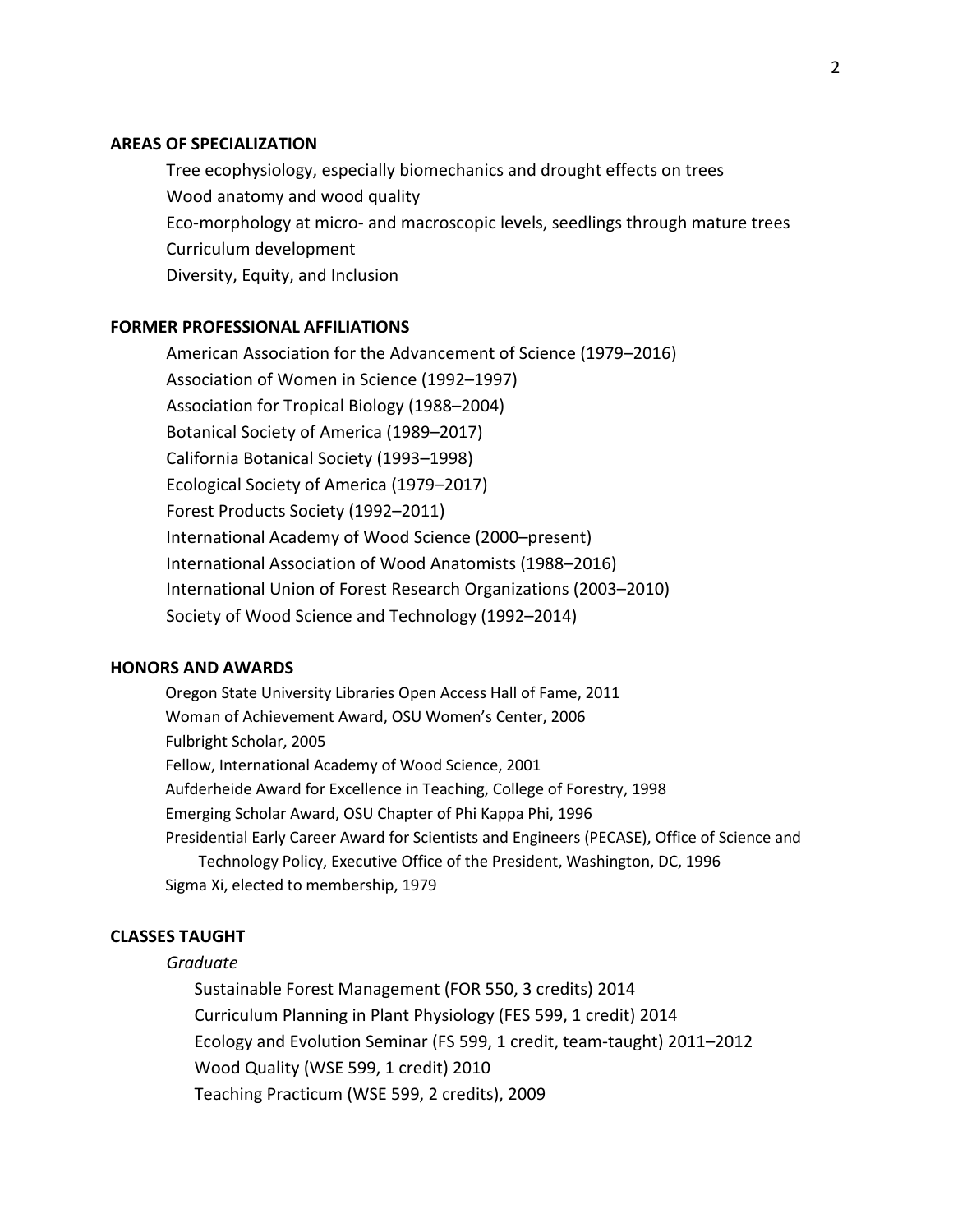Wood Quality (WSE 565, 2 credits) 2007

Wood Science 1 (WSE 521, 4 credits, team-taught) 2004–2005

Hydraulic Architecture (WSE 506, 2 credits) 2004

Wood Science 2 (WSE 522, 4 credits, team-taught) 2004

Wood and Fiber Anatomy (FP 512, 4 credits) 1992–2002

Wood Technology and Utilization (FP 210, 4 credits) 1998

Seminar Class in Ecophysiology (FP/FS 605, 1 credit, 3 times/year) 1996–1997

Seminar Class in Forest Physiology and Wood Quality (FP/FS 505, 1 credit) 1997

Seminar Class in Stem Sinuosity (FP/FS 505, 1–3 credits) 1966

Biology of Blackberries (BOT/FS 405/505/605, 1–3 credits, team-taught) 1995

Seminar Class in Hydraulic Consequences of Xylem Variation (FP 605, 1 credit) 1994

# *Undergraduate*

Forest Biology–FES 240 (4 credits, two terms/year) 2015–2017

Forests, Wood, and Civilization for University Honors College (3 credits) 2012

Forests, Wood, and Civilization (3 credits) 2005–2010

Chemistry and Anatomy of Renewable Materials (WSE 321, 4 credits, team-taught) 2011

Global Issues in Renewable Materials (WSE 390, 3 credits) 2011, two terms/year) 2011

Wood and Fiber Anatomy (WSE 312, 4 credits) 1993–2005

## *Guest Lectures, including*

In FES: Forest Biology, Posing Researchable Questions, Natural Resource Research Planning, Current Topics in Research, Current Topics in Research, Wood Technology and Utilization, Wood and Fiber Anatomy

In WSE and FP: Anatomy of Renewable Materials, Introduction to Wood Science, Advanced Wood Science

In FOR: Forest Biology, Introduction to Forestry, American Forestry

In BOT: Plant Structures

In Chile: Ese Mar Tranquilo Nos Baña (This Ocean That Gently Bathes Us), Tree Genetics

## **GRADUATE STUDENTS ADVISED**

*PhD, Major Professor*

Elizabeth Weisgerber-Swanson, 2018, Facilitation in a changing climate: Do shrubs mitigate impacts on key population processes of plant neighbors in severe weather years? (FES)

Steven Voelker, 2009, Functional decreases in hydraulic and mechanical properties of field-grown transgenic poplar trees caused by modification of the lignin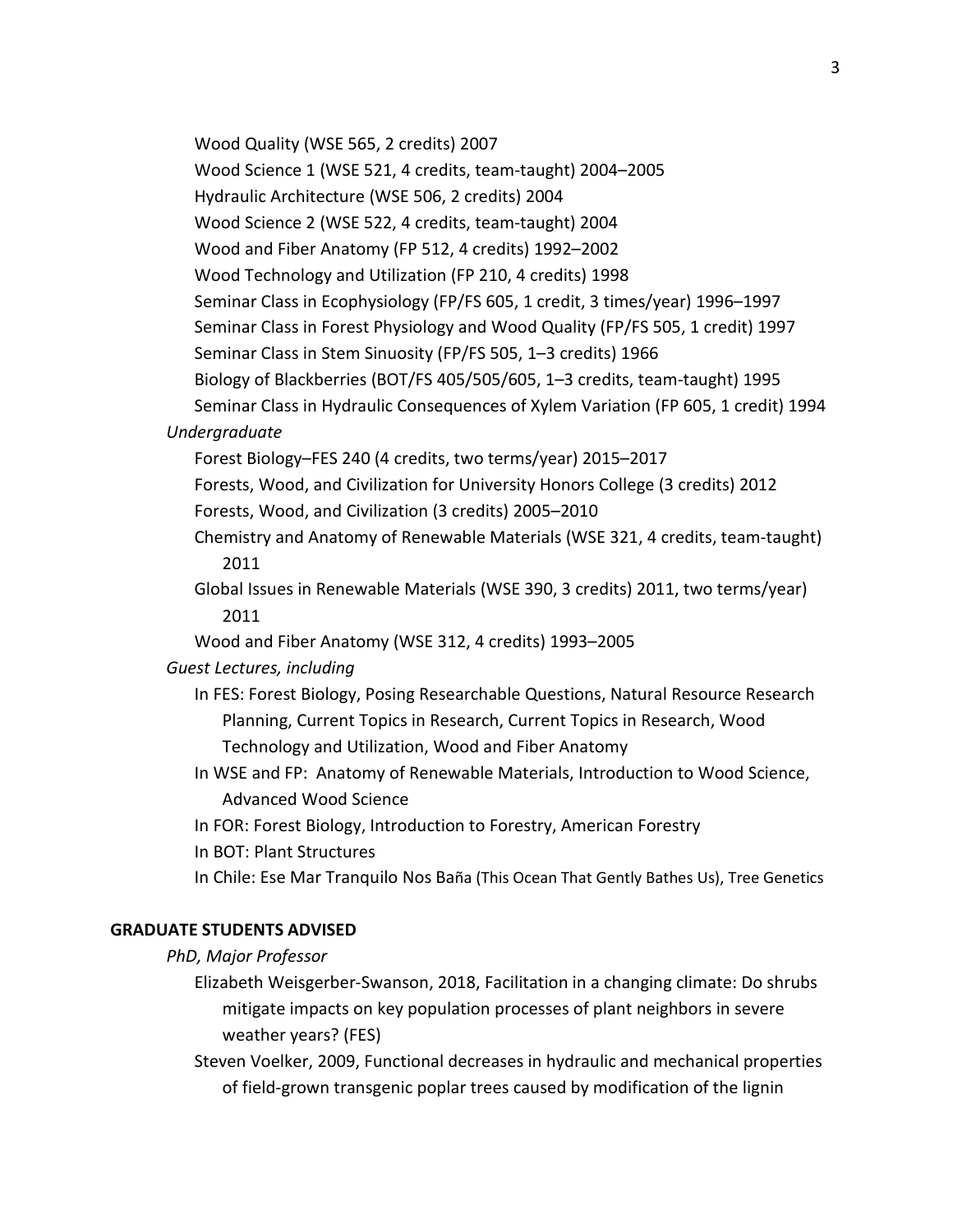synthesis pathway through downregulation of the 4-coumarate:coenzyme A Ligase gene (FS and WSE)

- David Woodruff, 2008, Height-related trends in structure and function of Douglas-fir foliage (FS)
- Adam Taylor, 2004, Environmental effects on heartwood extractive content and their consequences for natural durability in Douglas-fir and western redcedar (WSE)
- Jose Antonio Silva-Guzman, 2003, Development of accelerated methods for assessing decay of wood plastic composites (WSE)
- Jean-Christophe Domec, 2002, Structure and hydraulic function of xylem in two tree species with contrasting amounts of sapwood, *Pseudotsuga menziesii* and *Pinus ponderosa* (FS and WSE)
- Michele Pruyn, 2002, Patterns of stem respiration within tree, with age, and among species in Pacific northwest trees (WSE and FS)
- Jeff DeBell, 1998, Wood quality studies in second-growth western redcedar (*Thuja plicata* Donn.). (FP and FS)
- Hua Lei, 1995, T e effects of growth rate and cambial age on wood properties of red alder (*Alnus rubra* Bong.) and Oregon white oak (*Quercus garryana* Dougl.) (FP)
- *MS and MF, Major Professor*
	- Elise Heffernan, 2017, Canopy microclimates and epiphytes: examining dynamic patterns and influences (FES)
	- Jamie Mosel, 2016, [Physiological responses of loblolly pine and Douglas-fir seedlings](https://ir.library.oregonstate.edu/xmlui/handle/1957/60132)  [from various provenances to timing and frequency of drought stress](https://ir.library.oregonstate.edu/xmlui/handle/1957/60132) (FES)
	- David Barnard, 2010, Stem sapwood water transport and storage strategies in three conifers from contrasting climates (FES)
	- Sonya Dunham, 2006, Douglas-fir hydraulic architecture and relationships among xylem properties at multiple scales via a Bayesian analysis (WSE and FES) S
	- Heidi Renninger, 2005, Effects of release from suppression on hydraulic architecture, photosynthetic capacity and functional wood characteristics in Douglas-fir and western hemlock (FS and WSE)
	- Lotties Fallas-Cedeno, 2005, Water movement in the stem xylem in relation to xylem specific conductivity in four hardwood species (WSE and FS)
	- Hamish Marshall, 2005, The impact of bark thickness in the forestry supply chain. (Masters of Forestry in WSE)
	- Amy Grotta, 2002, Competitive interactions in young coastal Douglas-fir/red alder mixtures: implications for wood quality (WSE and FS)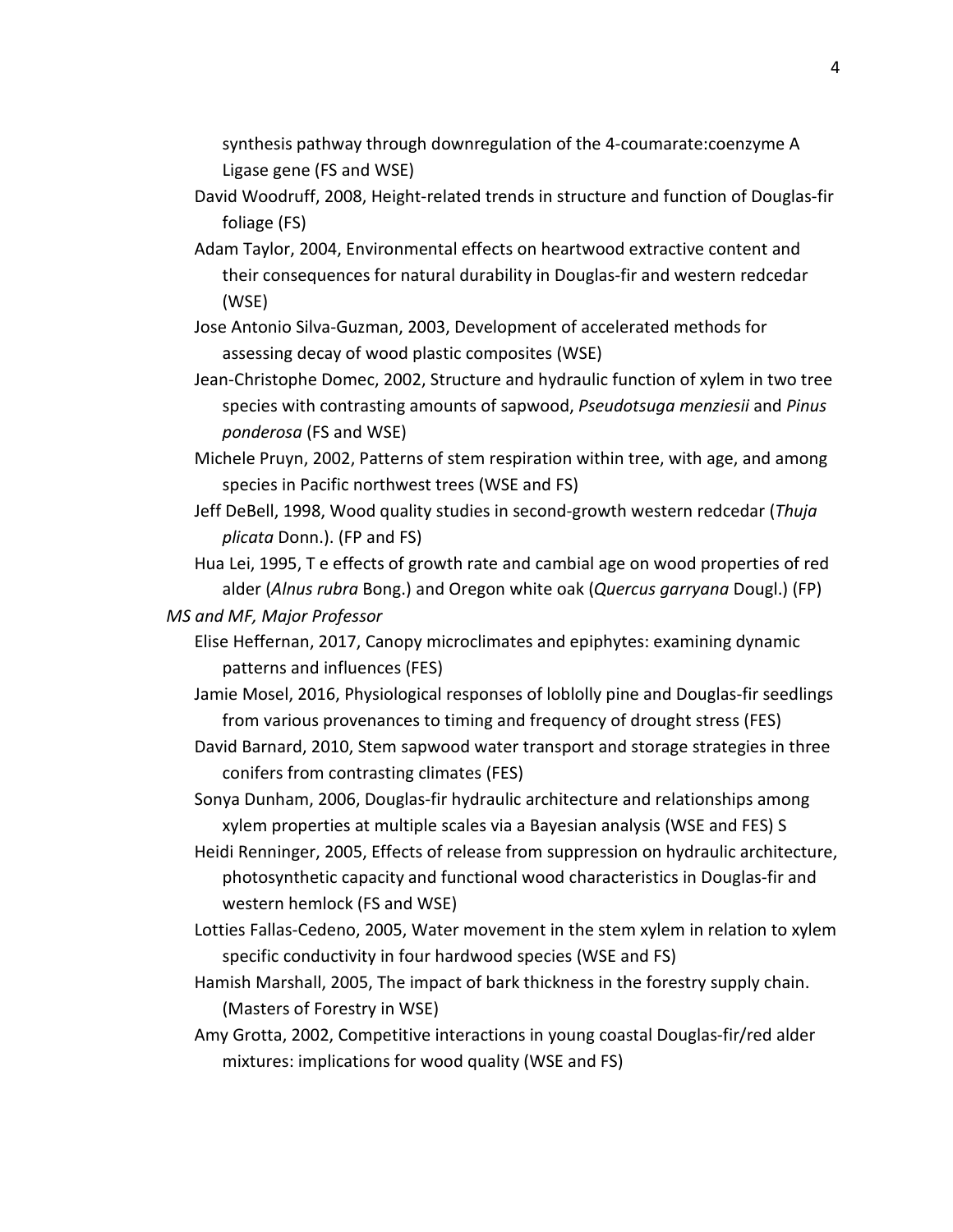James Robbins, 2002, Influence of spacing and crown recession on wood quality of intensively-managed young-growth Douglas-fir (FP and FS)

David Baker, 2000, Wood density patterns of young Costa Rican trees in planted and natural forests (FP and FS)

Rachel Spicer, 1995, Hydraulic properties of compression wood in branches and reoriented shoots of Douglas-fir (*Pseudotsuga menziesii)* (FP and FS)

*Service as Member of Graduate Committee*

Committee Member but not Major Professor (52 students in 14 departments) Graduate College Representative (39 students in 20 departments)

## **VISITORS HOSTED**

## *Sabbatical*

Jia-Ping Zhao (2016–2017), Peter Kitin (2007–2011), Geir Vestol (2008–2009), Dean S. DeBell (2000–2001), Brayton F. Wilson (1999–2000)

## *Postdoctoral*

Kate McCulloh, Seema Mangla, Peter Kitin, JC Domec, Michele Pruyn

*International Graduate Students*

Estelle Noyer*,* Alan Crivellaro, Katrin Zimmer, Paul-Emile Noirot-Cosson, Cecile Perrineau, Sylvain Du Peloux de Saint Romain, Myriam Loloum, Celine Berthier, Pierre Gourdon, Beatrice Galdi, Sylvain Rullier, Johann Housset, Clarisse Maton, Laurent Bouffier, Julie Vinson, Isabelle Formaux, Nicolas Lambert, Julie Gourlay, Arnelle Bonnet, John Bruneval, Ferdi Joose

*International Undergraduate Students*

Veni Goyal, Florian Leroux

#### **UNDERGRADUATE STUDENTS ADVISED/MENTORED**

*Major Professor for Research Projects, Senior Thesis, and University Honors Theses* Herman Noe Flamenco, Jr., Alexandra Peterson, Laura Márquez-Loza, Noah Stilwell, Cristian Adolfo Alvarez Ocares, Chrisiian Wilhemsen

# *Mentor and Work Advisor*

Morgan DeBeyer, Shannon Dunfee, Shawn Wilson, Herman Flamenco, Miguel Lopez, Kyler Jacobo, Hayley Girod, Claudia Andersen, Auna Godinez, Zera Roslee Syazana Binti

## **OUTREACH SUMMARY**

On *Modern Marvels* documentary called "Wood" on the History Channel (H2) on Dec. 19, 2011. *Workshops (usually 1 hour to 1 day), including*  Maple Syrup Workshop (2017)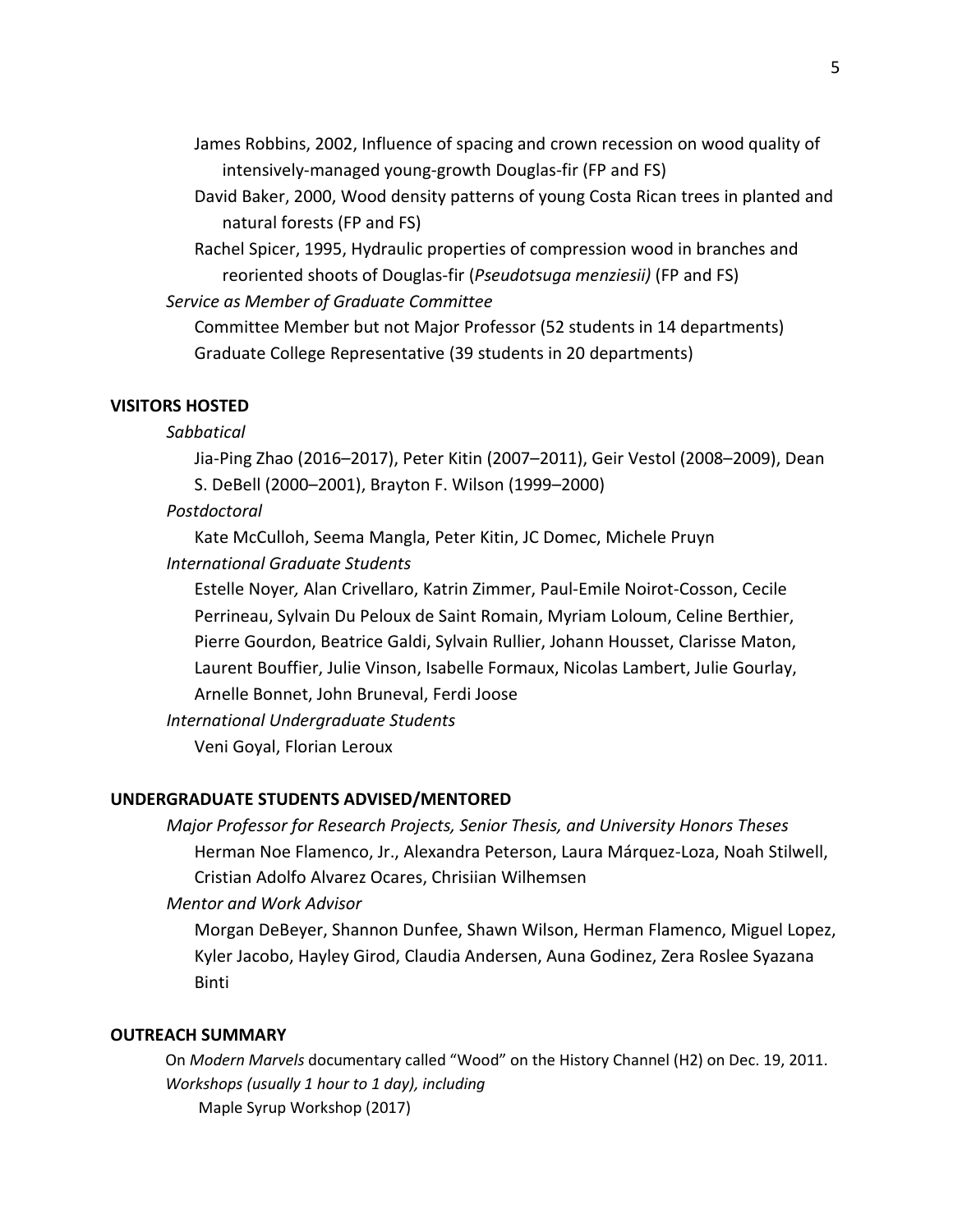Master Woodland Managers Mini College (2014) How to Dry Lumber for Quality and Profit (1999–2016) Plywood Manufacturing (1993–1998) How to Dry Hardwood Lumber (1993–1994)

#### **PROFESSIONAL SERVICE**

#### *To OSU*

Director, Instructional Services, College of Forestry (9 months) Member of the Forest Executive Committee (4 years) Chair, Review Team, Student Success in College of Forestry (1 year) *Head or Member, committees including* 

Faculty Senate Library Committee, Faculty Women's Network Steering Committee, committee to Develop a Museum and Teaching Facility, Women in Science, and OSU representative to Organization for Tropical Studies, Diversity, Equity and Inclusion Committee, College Forests Advisory Committee, WSE Graduate Affairs Committee, Program Review Committee, numerous curriculum committees

Head or Member, selection committees for numerous University and College positions Head or Member, numerous departmental Promotion and Tenure Committees Administrator, Qualifying Exam, Dept. of Wood Science and Engineering (2 years)

#### *To Profession*

#### *Associate Editor*

Canadian Journal of Forestry (3 years)

International Association of Wood Anatomists (5 years)

#### *Manuscript reviewer*

American Journal of Botany, Annals of Forest Science, American Journal of Botany, Canadian Journal of Forest Science, Dendrochronologia, Ecology, European Journal of Forest Research, Forest Ecology and Management, Forest Science, Forest Products Journal, Functional Ecology, Holzforschung, International Association of Wood Anatomists Journal, Journal of Microscopy and Microanalysis, Madroño, New Phytologist, Oecologia, Open Forest Science Journal, Oxford Forestry Institute, Plant Disease, Plant Cell and Environment, Proceedings of the National Academy of Sciences, Scandinavian Journal of Forest Research, Tree Physiology, Tree Ring Bulletin, Trees, Wood and Fiber Science

*Proposal Reviewer*

DOE, Maine Agricultural Experiment Station, McEntire-Stennis Program of Virginia Tech, National Geographic, NSERC, NSF, USDA CSREES, Swiss National Science Foundation